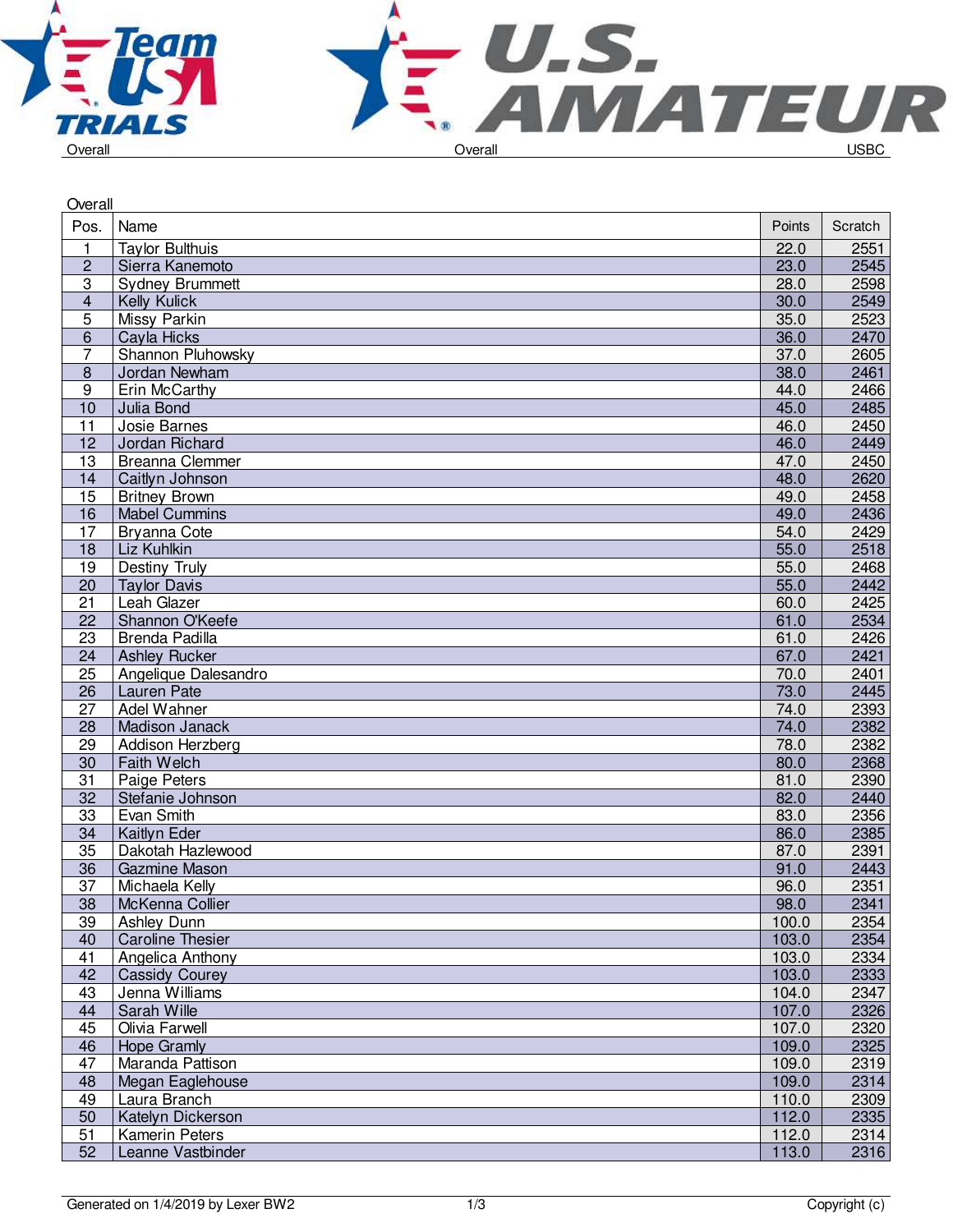



| Overall (Next 1) |                        |        |         |  |  |  |  |
|------------------|------------------------|--------|---------|--|--|--|--|
| Pos.             | Name                   | Points | Scratch |  |  |  |  |
| 53               | Jennifer Loredo        | 114.0  | 2344    |  |  |  |  |
| 54               | Jacqueline Evans       | 115.0  | 2340    |  |  |  |  |
| 55               | Carlene Bever          | 116.0  | 2316    |  |  |  |  |
| 56               | Samantha Gainor        | 116.0  | 2308    |  |  |  |  |
| 57               | <b>Britaney Myers</b>  | 118.0  | 2313    |  |  |  |  |
| 58               | Alexis Ijams           | 124.0  | 2347    |  |  |  |  |
| 59               | Brooklyn Boudreau      | 124.0  | 2299    |  |  |  |  |
| 60               | Melanie Katen          | 124.0  | 2297    |  |  |  |  |
| 61               | <b>Madison Bailey</b>  | 124.0  | 2294    |  |  |  |  |
| 62               | Jillian Martin         | 126.0  | 2290    |  |  |  |  |
| 63               | <b>Crystal Elliott</b> | 128.0  | 2348    |  |  |  |  |
| 64               | Sarah Gill             | 129.0  | 2290    |  |  |  |  |
| 65               | Amanda Naujokas        | 130.0  | 2285    |  |  |  |  |
| 66               | Lucy Sandelin          | 132.0  | 2284    |  |  |  |  |
| 67               | Abby Ragsdale          | 133.0  | 2286    |  |  |  |  |
| 68               | Arianna Campbell       | 137.0  | 2276    |  |  |  |  |
| 69               | Madison McCall         | 139.0  | 2267    |  |  |  |  |
| 70               | <b>Crystal Singh</b>   | 140.0  | 2259    |  |  |  |  |
| 71               | April McDonnell        | 141.0  | 2340    |  |  |  |  |
| 72               | Jenna Coldiron         | 144.0  | 2270    |  |  |  |  |
| 73               | <b>Haley Carroll</b>   | 145.0  | 2252    |  |  |  |  |
| 74               | Kasey Eaton            | 145.0  | 2249    |  |  |  |  |
| 75               | Kelsey Abrahamsen      | 146.0  | 2263    |  |  |  |  |
| 76               | Amanda Morgan          | 149.0  | 2255    |  |  |  |  |
| 77               | Hannah Forton          | 150.0  | 2251    |  |  |  |  |
| $\overline{78}$  | Madeleine McDuff       | 151.0  | 2283    |  |  |  |  |
| 79               | <b>Alexis Neuer</b>    | 153.0  | 2243    |  |  |  |  |
| 80               | Allie Leiendecker      | 154.0  | 2285    |  |  |  |  |
| 81               | Paige Beeney           | 156.0  | 2238    |  |  |  |  |
| 82               | Nicolette Mendez       | 160.0  | 2229    |  |  |  |  |
| 83               | Amelia Kiefer          | 161.0  | 2238    |  |  |  |  |
| 84               | Cara Stasel            | 161.0  | 2232    |  |  |  |  |
| 85               | Montana Meyer          | 162.0  | 2234    |  |  |  |  |
| 86               | Bryanna Leyen          | 162.0  | 2228    |  |  |  |  |
| 87               | Kayla Ovesny           | 164.0  | 2239    |  |  |  |  |
| 88               | Saige Yamada           | 164.0  | 2223    |  |  |  |  |
| 89               | Veronica Petrinec      | 165.0  | 2237    |  |  |  |  |
| 90               | <b>Brigitte Jacobs</b> | 165.0  | 2219    |  |  |  |  |
| 91               | Cassidy Ray            | 165.0  | 2216    |  |  |  |  |
| 92               | Olivia Komorowski      | 167.0  | 2230    |  |  |  |  |
| 93               | Ashley Channell        | 174.0  | 2213    |  |  |  |  |
| 94               | Julia Huren            | 177.0  | 2213    |  |  |  |  |
| 95               | Madysen Keller         | 180.0  | 2203    |  |  |  |  |
| 96               | Megan Hess             | 182.0  | 2190    |  |  |  |  |
| 97               | Jordan Shipp           | 182.0  | 2189    |  |  |  |  |
| 98               | <b>Hayley Connelly</b> | 186.0  | 2188    |  |  |  |  |
| 99               | Jessica Wolfe          | 186.0  | 2181    |  |  |  |  |
| 100              | <b>Haley Youker</b>    | 188.0  | 2196    |  |  |  |  |
| 101              | Shawna Strause         | 190.0  | 2127    |  |  |  |  |
| 102              | Lexi Kile              | 191.0  | 2181    |  |  |  |  |
| 103              | Sarah Voiers           | 194.0  | 2171    |  |  |  |  |
| 104              | Maryssa Carey          | 195.0  | 2179    |  |  |  |  |
| 105              | Katelyn Orisek         | 197.0  | 2175    |  |  |  |  |